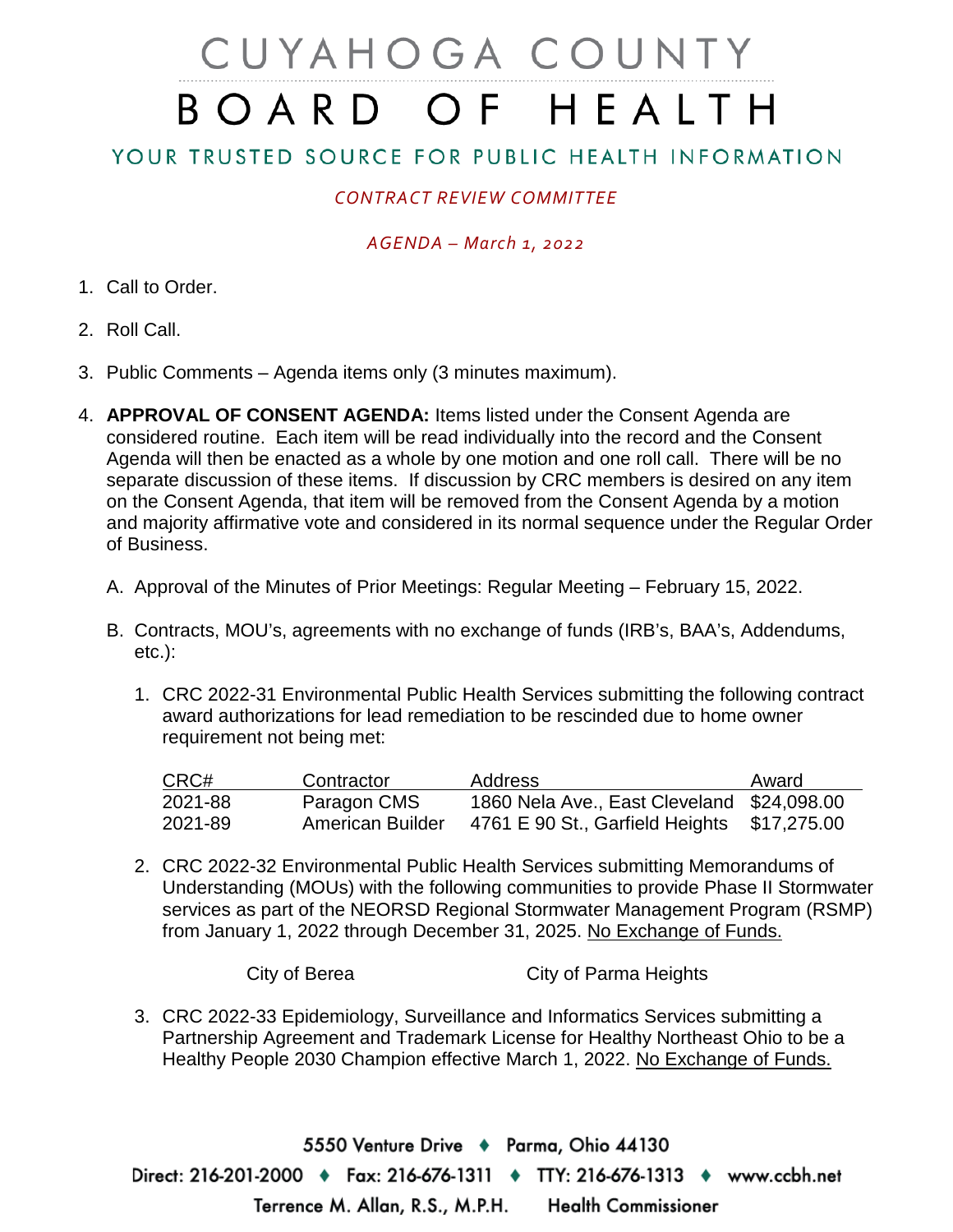4. CRC 2022-34 Administration Services submitting a Master Memorandum of Agreement with the CDC Foundation to provide surge staffing support from the CDC for the Overdose Data to Action (OD2A) grant from March 1, 2022 through July 31, 2022. No Exchange of Funds.

### 5. **CONTRACTS AND AWARDS:**

A. Tabled Items

None

- B. New Items For Review
	- 1. Bid/Quote Openings ≥ \$25,000.00

None

2. Bid/Quote Openings < \$25,000.00

*Lead Program*

- a. CRC 2022-35 1274-1276 E 143 St. East Cleveland, Ohio 44112
- 3. Expenditures: Contracts < \$25,000.00
	- a. CRC 2022-36 Administration Services submitting a contract with Case Western Reserve University (CWRU) from January 1, 2022 through June 30, 2022. Amount to be paid to CWRU is not to exceed \$11,880.00.

Purpose: To provide expert medical, epidemiologic, and public health consultation related to CCBH's management of the COVID-19 epidemic in Cuyahoga County.

Funding Source: 100% funded through CCBH General Revenue.

- 4. Revenue Generating Agreements < \$25,000.00
	- a. CRC 2022-37 Environmental Public Health Services submitting a Phase II Stormwater Service Agreement with the following communities to provide Phase II Stormwater services from January 1, 2022 through December 31, 2023:

|                              | Amount to be received |
|------------------------------|-----------------------|
|                              | not to exceed:        |
| City of Bedford              | \$12,978.00           |
| <b>City of Fairview Park</b> | \$9,602.00            |
|                              |                       |
|                              |                       |

5550 Venture Drive ♦ Parma, Ohio 44130 Direct: 216-201-2000 ♦ Fax: 216-676-1311 ♦ TTY: 216-676-1313 ♦ www.ccbh.net Terrence M. Allan, R.S., M.P.H. **Health Commissioner**